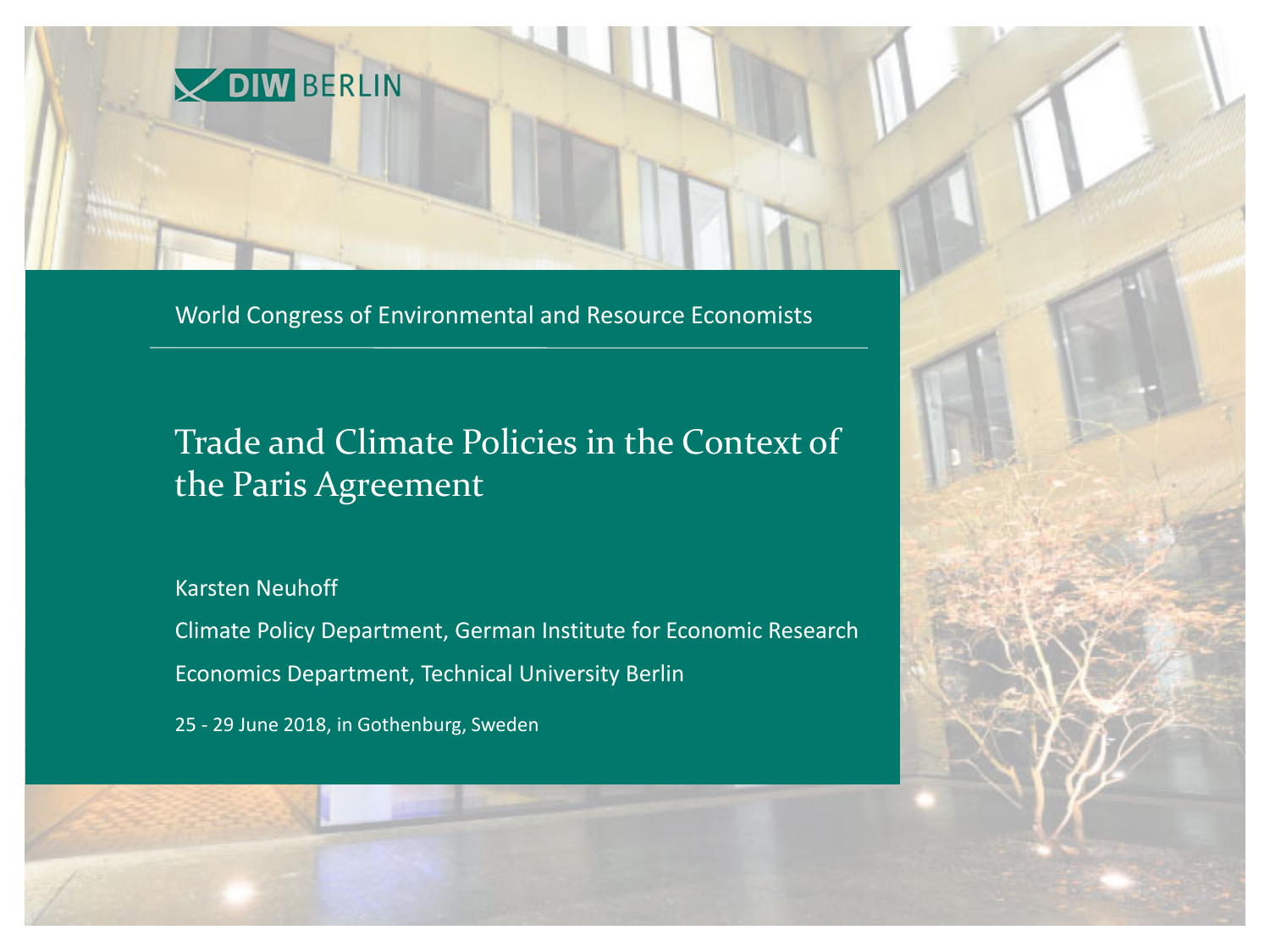

- Success of measures tailored to consumption decisions (efficiency standards, financial support, advice). •
- Higher feasibility and fiscal preference for energy taxes over production based policies (e.g. oil cartel).
- EU ETS for fuel shift
	- RE policy
- Largely production based policies like EU ETS, so far with limited impact on consumption choices.
	- Consumption based policy emerging (labeling, Eco-Design), but not price based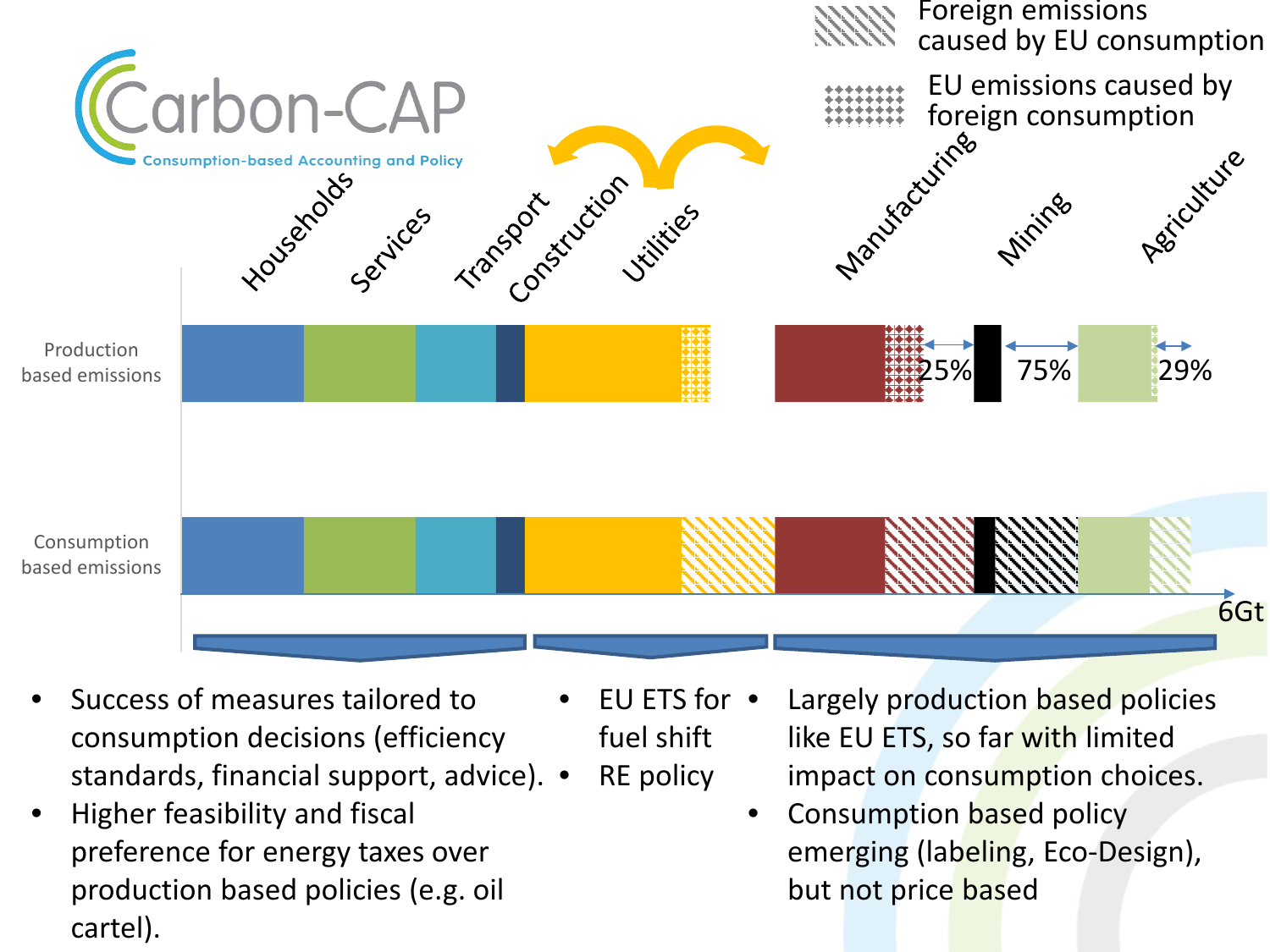## Percentage contribution of various basic materials 2 to global CO2 emissions (based on IEA ETP 2017)





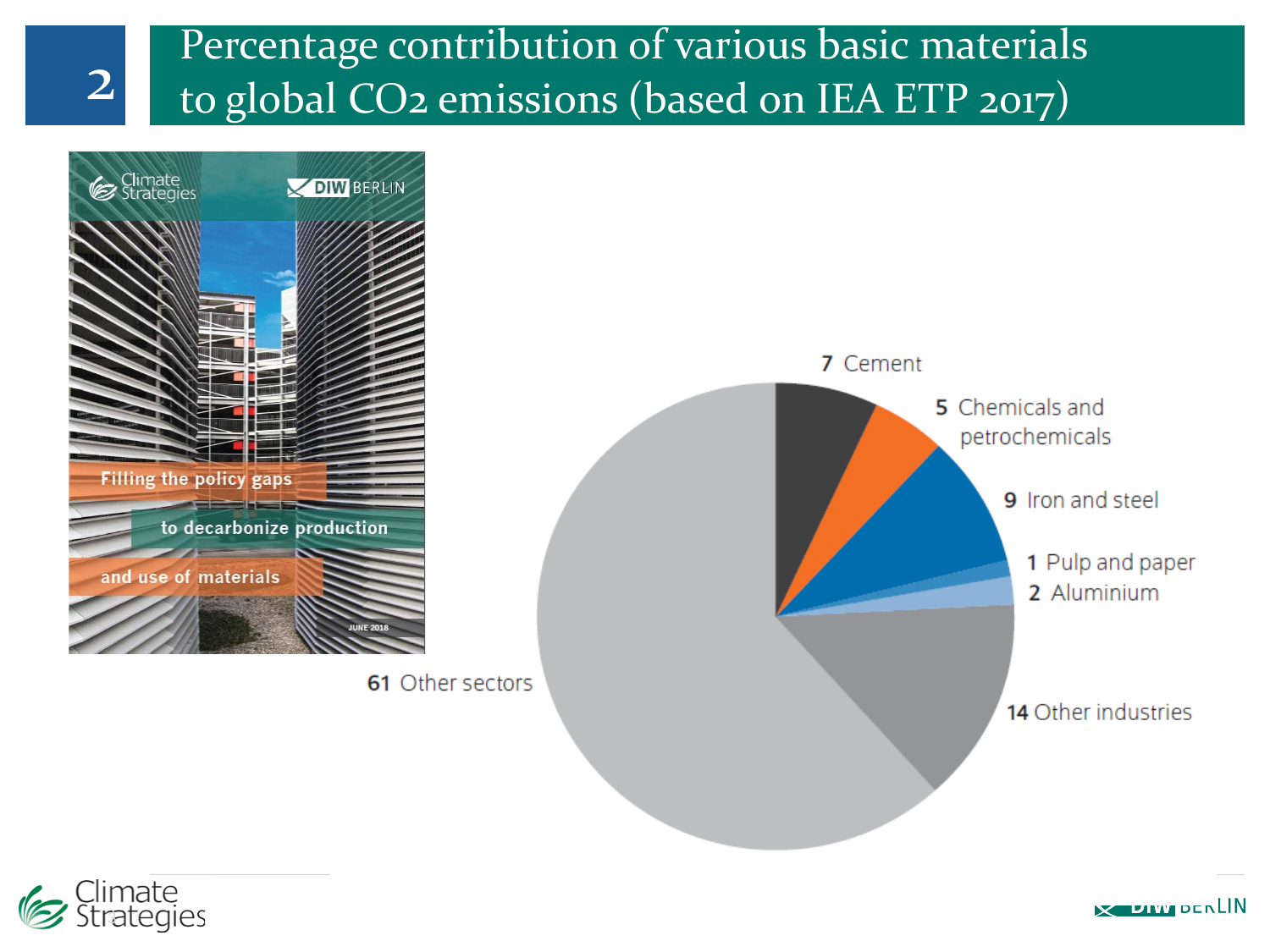

## 3 Carbon price not "active" for most mitigation opportunities

| <b>Mitigation</b><br>option                       | Role that carbon pricing<br>can play:                 | ETS with free allocation                                                                                                    |
|---------------------------------------------------|-------------------------------------------------------|-----------------------------------------------------------------------------------------------------------------------------|
| Fuel shifting and<br>production<br>efficiency     | Savings with more<br>efficient production             | <b>Carbon price effective with</b><br>benchmarks (level too low )                                                           |
| Carbon focused<br>process<br>innovation           | <b>Extra Innovation funding</b>                       | <b>Carbon price muted:</b><br>International Trade<br>Dynamic allocation<br>Persistent allocation at high<br>benchmark level |
|                                                   | Covering incremental costs                            |                                                                                                                             |
| <b>Material</b><br>efficiency and<br>substitution | Savings with efficient /<br>lower-carbon material use |                                                                                                                             |



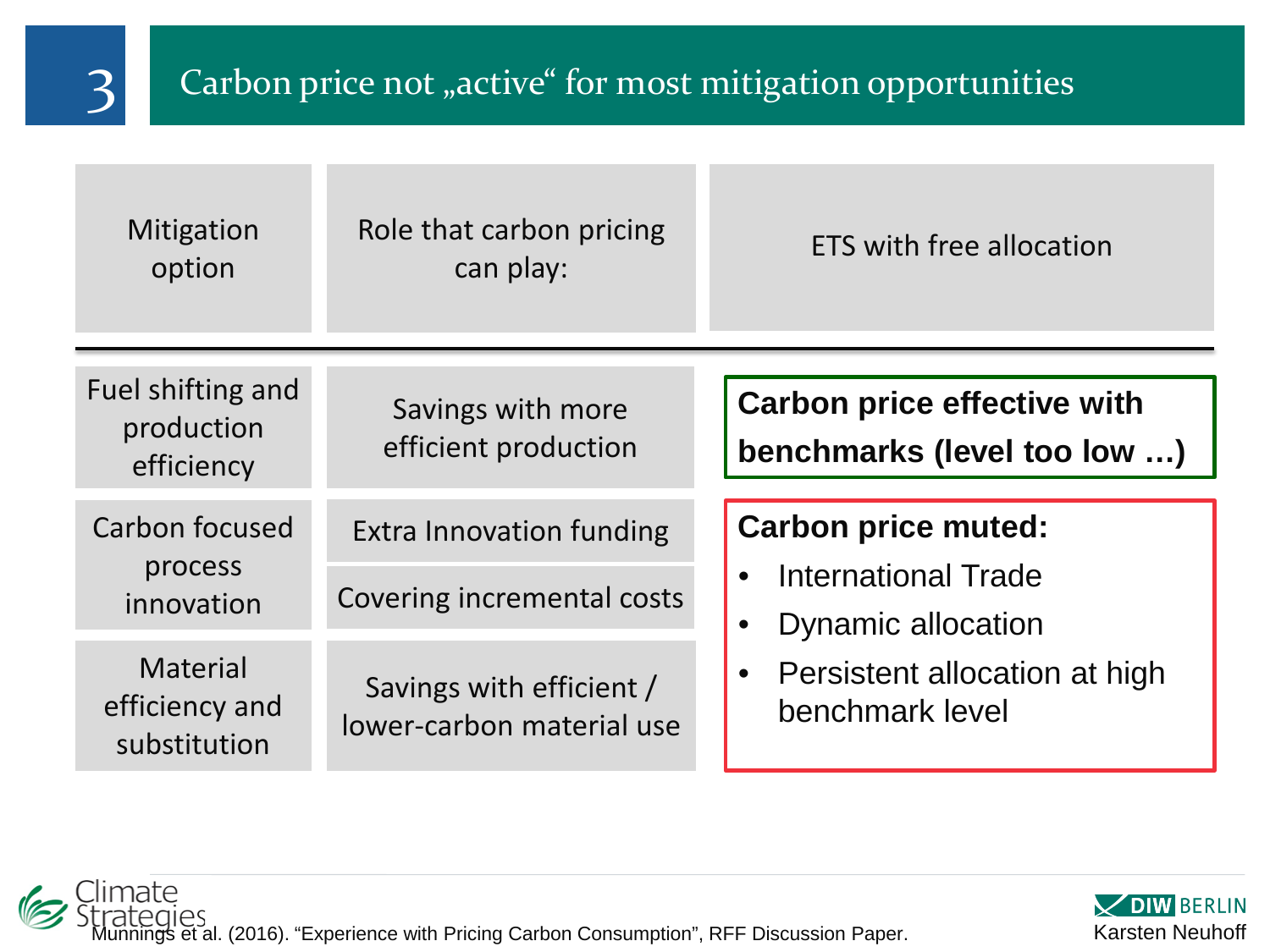

## $\Delta$  How to create incentive and revenue for transition?



#### **Basic options for leakage protection in post Paris world of differentiated carbon prices:**

- 0. Iterative increase of carbon price in traded materials with reduction of free allocation
	- 1. Full auctioning for incentives backed by Border Adjustment for leakage protection
	- 2. Free allocation for leakage protection & Inclusion of Consumption for incentives



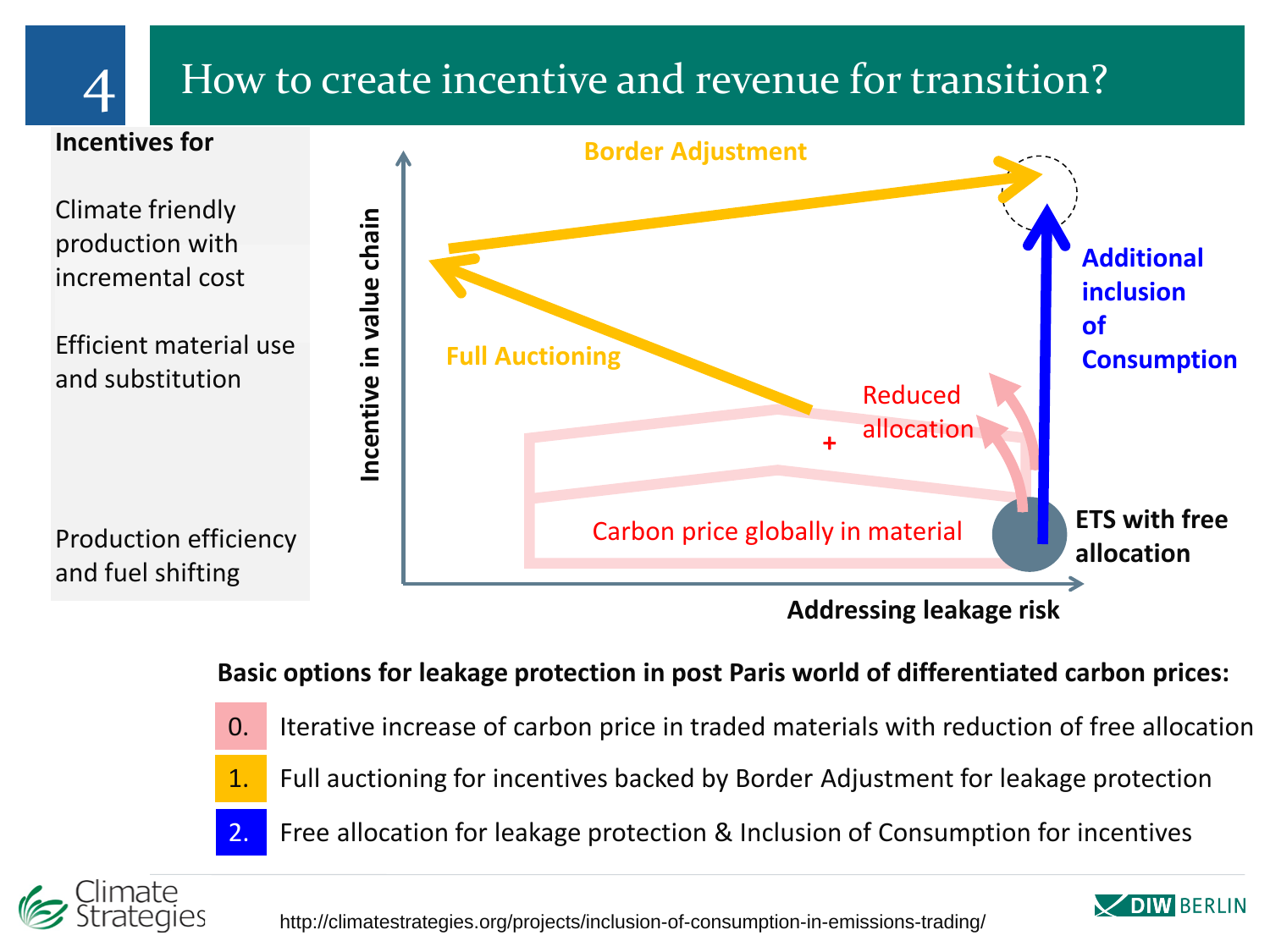

Coverage of

Coverage

ðf

material

naterial

### Option 1: Border related approaches - politically or economically difficu

Carbon leakage Carbon leakage protection



- Incentive for climate friendly material production
- Consumers contribute to carbon cost: Essential for viability of technologies with incremental cost

Incentives for efficient material use and substitution: Saves European consumers the consumption charge

**For WTO compatibility (Art 3 GATT), use best available technology benchmark in combination with full auctioning to avoid discrimination**

Climate and Neuhoff, K., 2007. Border Tax Adjustments: A feasible way to 6 support stringent emission trading, European Journal of Law and Economics 24, p. 137–164.

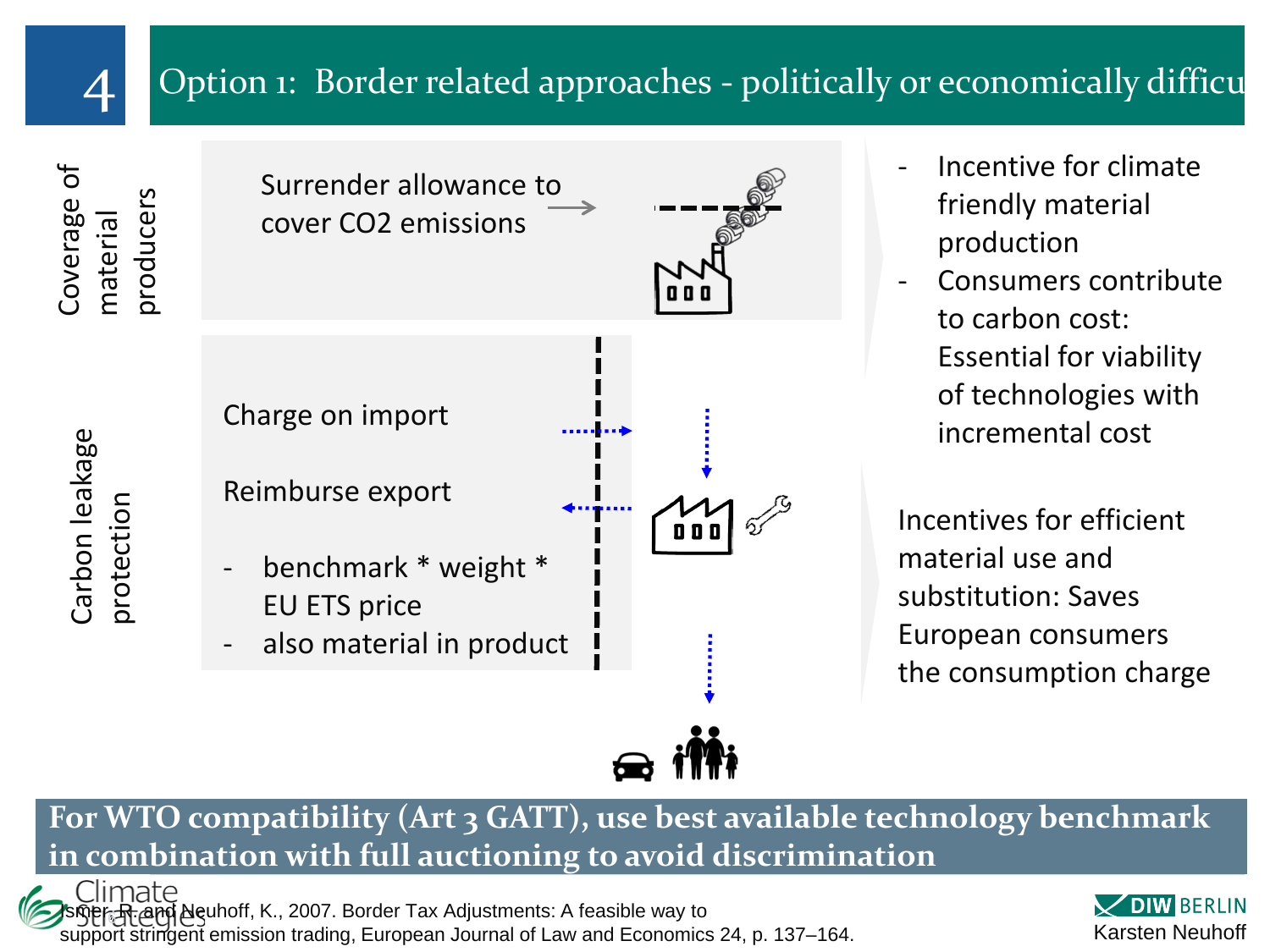

### 5 Option 2: Inclusion of Consumption of basic materials in carbon pricing

Coverage of<br>material producers



Surrender allowance to cover CO2 emissions

Free allowances allocation (benchmark \* tons material) Incentive for climate friendly material production and carbon leakage protection

Consumers contribute to carbon cost: Basis for viability of technologies with incremental cost

Incentives for efficient material use and substitution: Saves European consumers the consumption charge

charge for **final**  charge for fina Consumption Consumption consumers **consumers**

Charge on material in product sold in country (benchmark \* tonnes material \* ETS price)

> **DIW BERLIN** Karsten Neuhoff

Climate lsmeb识?RtB6uS§er, M. (2015). "Inclusion of Consumption into the EU ETS: The Legal Basis under European Union Law". *Review of European, Comparative & International Environmental Law*.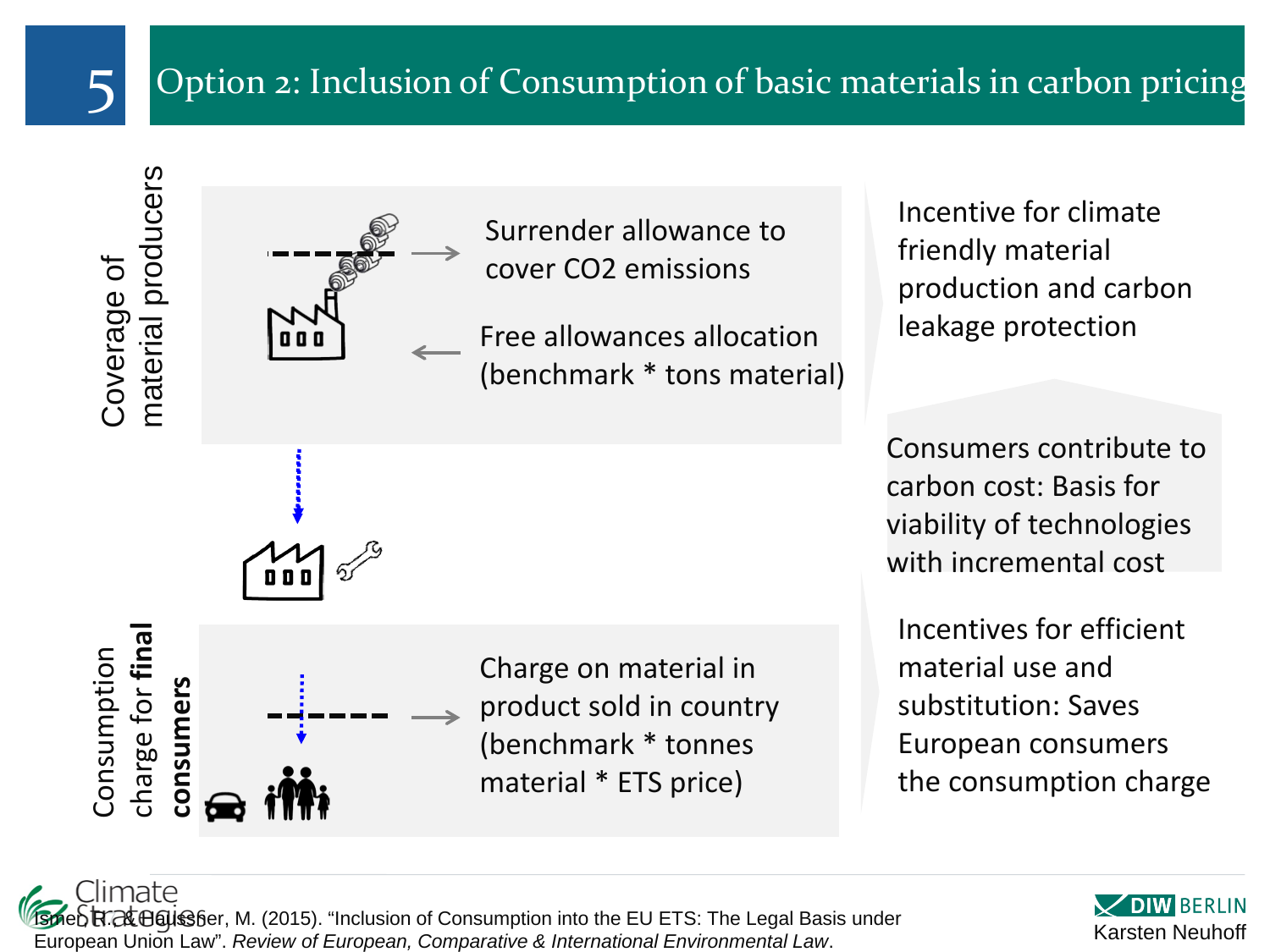# Finding from technical reports

- Pricing Carbon Consumption: Synthesizing an Emerging Trend (Munnings C., Acworth, W., Sartor, O., Kim, Y.-G., Neuhoff, Climate Policy)
- Quantifying Impacts of Consumption Based Charge for Carbon Intensive Materials (Pauliuk, Neuhoff, Owen, Wood, DIW Discussion paper)
- Inclusion of Consumption into Emissions Trading Systems: Legal Design and Practical Administration (Ismer/Haussner, Neuhoff, Acworth)
- Benchmarks for Emissions Trading General Principles for Emissions Scope (Zipperer, Sato, Neuhoff, *DIW Discussion Papers)*
- Inclusion of Consumption into the EU ETS: The Legal Basis under European Union Law (Ismer/Haussner, RECIEL)
- Inclusion of Consumption of carbon intensive materials in emissions trading – An option for carbon pricing post-2020

<https://climatestrategies.org/projects/inclusion-of-consumption-in-emissions-trading/>



6

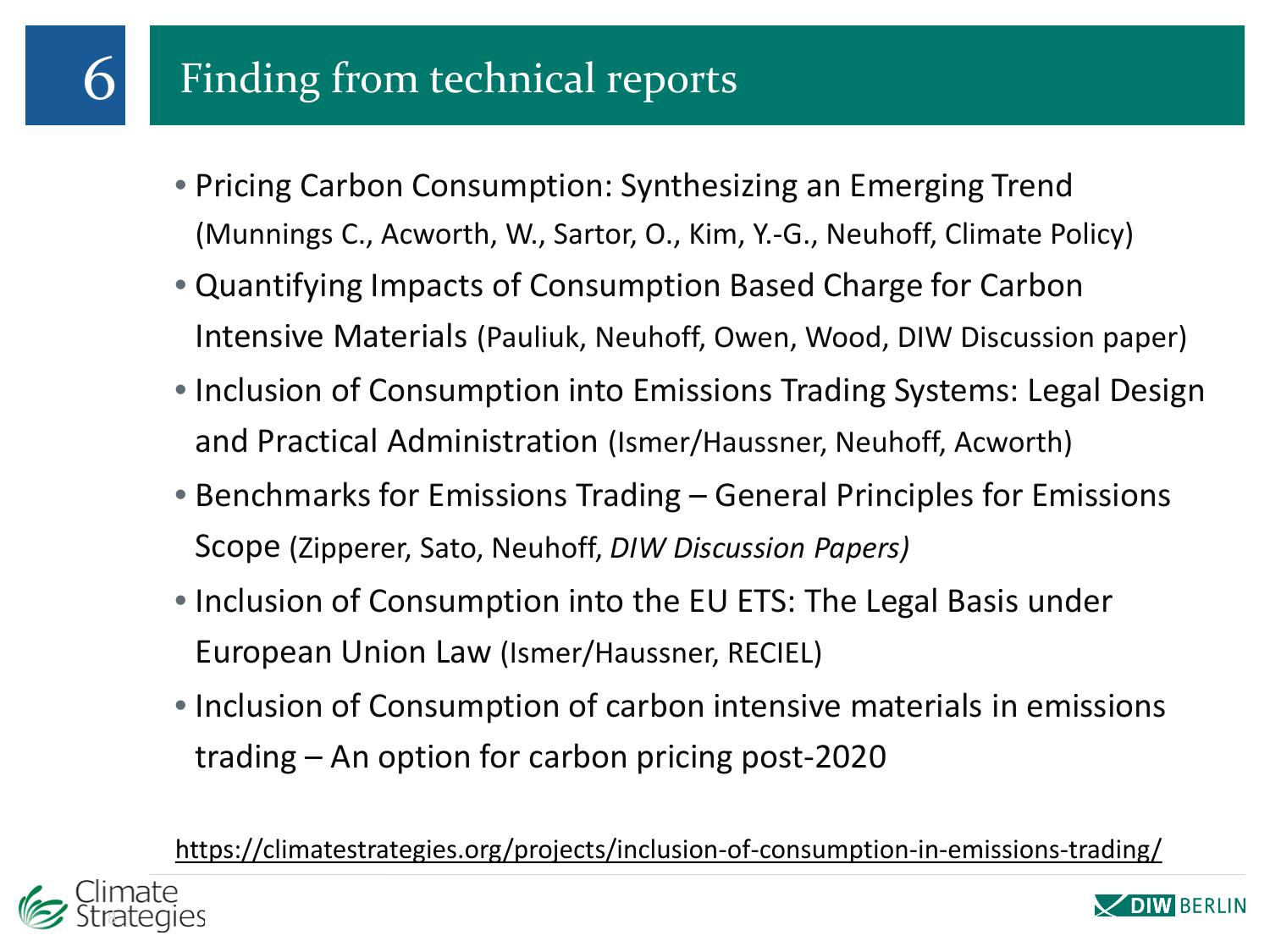- Trade of materials motivates free allowance allocation, mutes price
- Three perspectives to reinstate full carbon price (while avoiding carbon leakage)
	- 0. Converging carbon prices + phase out free allocation: **Slow**
	- 1. Shift from auction to border adjustment: **Politics and economics difficult**
	- 2. Additional consumption charge at benchmark: **Suitable for basic materials**
- Inclusion of consumption in Emissions Trading
	- Reinstates full carbon price signal for all decision makers
	- As consumption charge at benchmark level WTO-compatible
	- Supports market based approach to achieve climate objectives
- International cooperation could help

7

- Align objectives & approach to avoid repercussions for/from trade
- Facilitate effective policies in materials sector (Paris Climate Agreement)